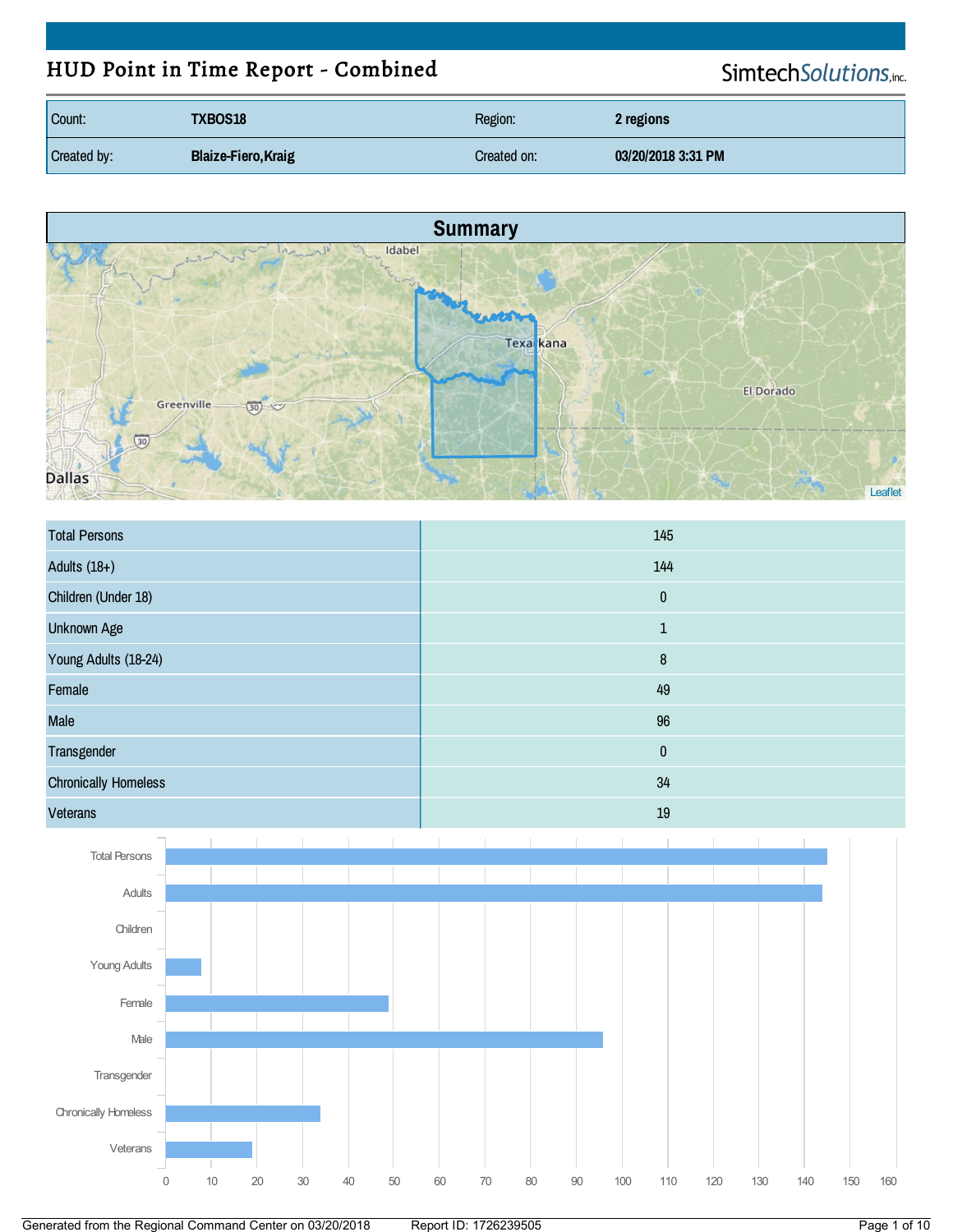# **Data Quality Checks**

| <b>Persons Missing Age Information</b>   |     |
|------------------------------------------|-----|
| <b>Persons Missing Sleeping Location</b> | 118 |
| <b>Persons Missing Gender</b>            |     |
| <b>Persons Missing Ethnicity</b>         |     |
| <b>Persons Missing Race</b>              |     |

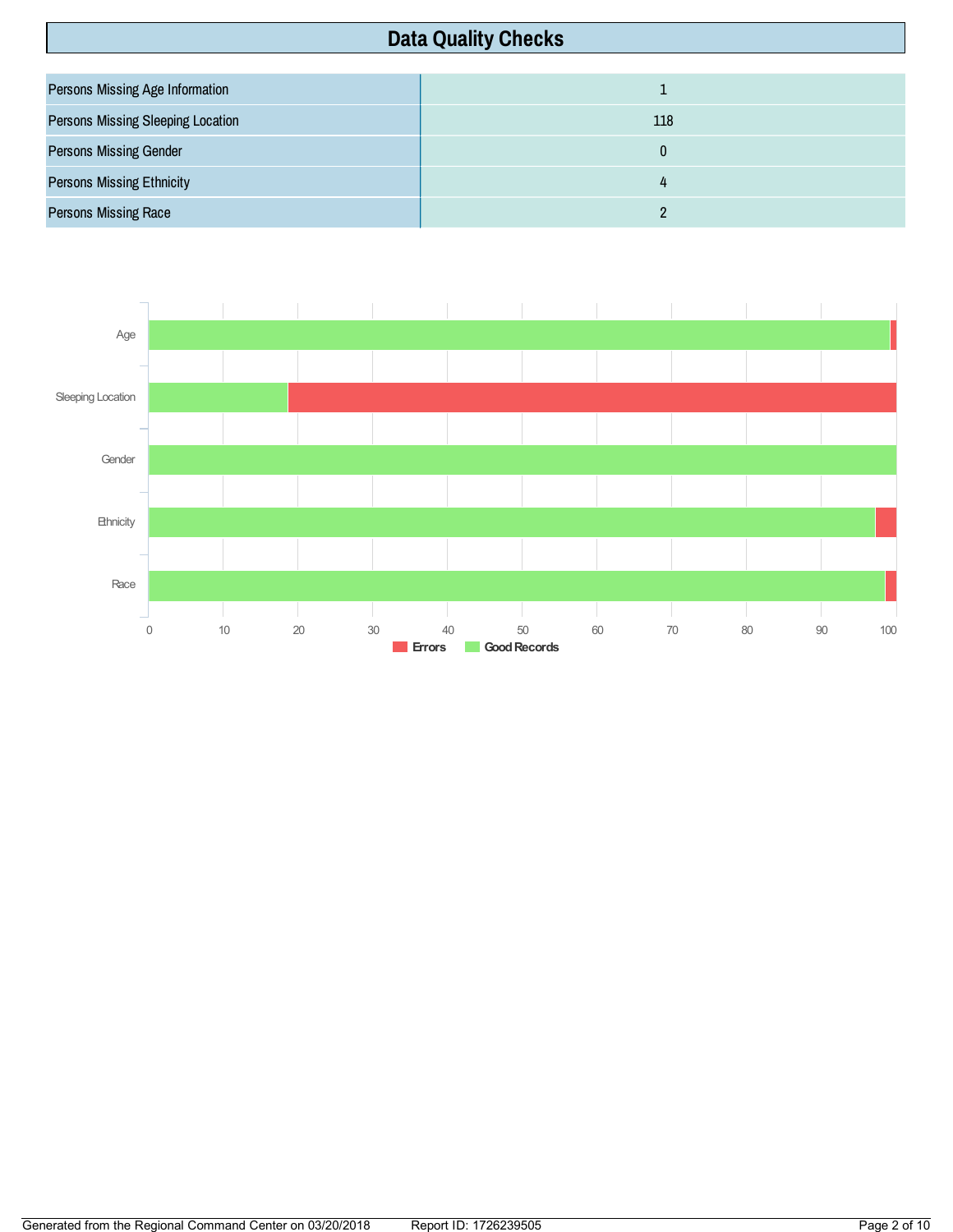### **All Households**

### **Households withatLeastone Adult and One Child**

| Household and Person Breakdown            |              |
|-------------------------------------------|--------------|
| <b>Total Number of Households</b>         | $\pmb{0}$    |
| <b>Total Number of Persons</b>            | $\pmb{0}$    |
| Number of Children (Under 18)             | $\mathbf 0$  |
| Number of Young Adults (18-24)            | $\mathbf{0}$ |
| Number of Adults (25+)                    | $\pmb{0}$    |
| Gender                                    |              |
| Female                                    | $\pmb{0}$    |
| Male                                      | $\pmb{0}$    |
| Transgender                               | $\mathbf 0$  |
| Gender Non-conforming                     | $\pmb{0}$    |
| Ethnicity                                 |              |
| Non-Hispanic/Non-Latino                   | $\pmb{0}$    |
| Hispanic/Latino                           | $\pmb{0}$    |
| Race                                      |              |
| White                                     | $\mathbf 0$  |
| <b>Black or African-American</b>          | $\mathbf 0$  |
| Asian                                     | $\mathbf{0}$ |
| American Indian or Alaska Native          | $\pmb{0}$    |
| Native Hawaiian or Other Pacific Islander | $\pmb{0}$    |
| Multiple                                  | $\pmb{0}$    |
| <b>Chronically Homeless</b>               |              |
| <b>Total Number of Households</b>         | $\pmb{0}$    |
| <b>Total Number of Persons</b>            | $\mathbf 0$  |
| Race                                      | Gender       |



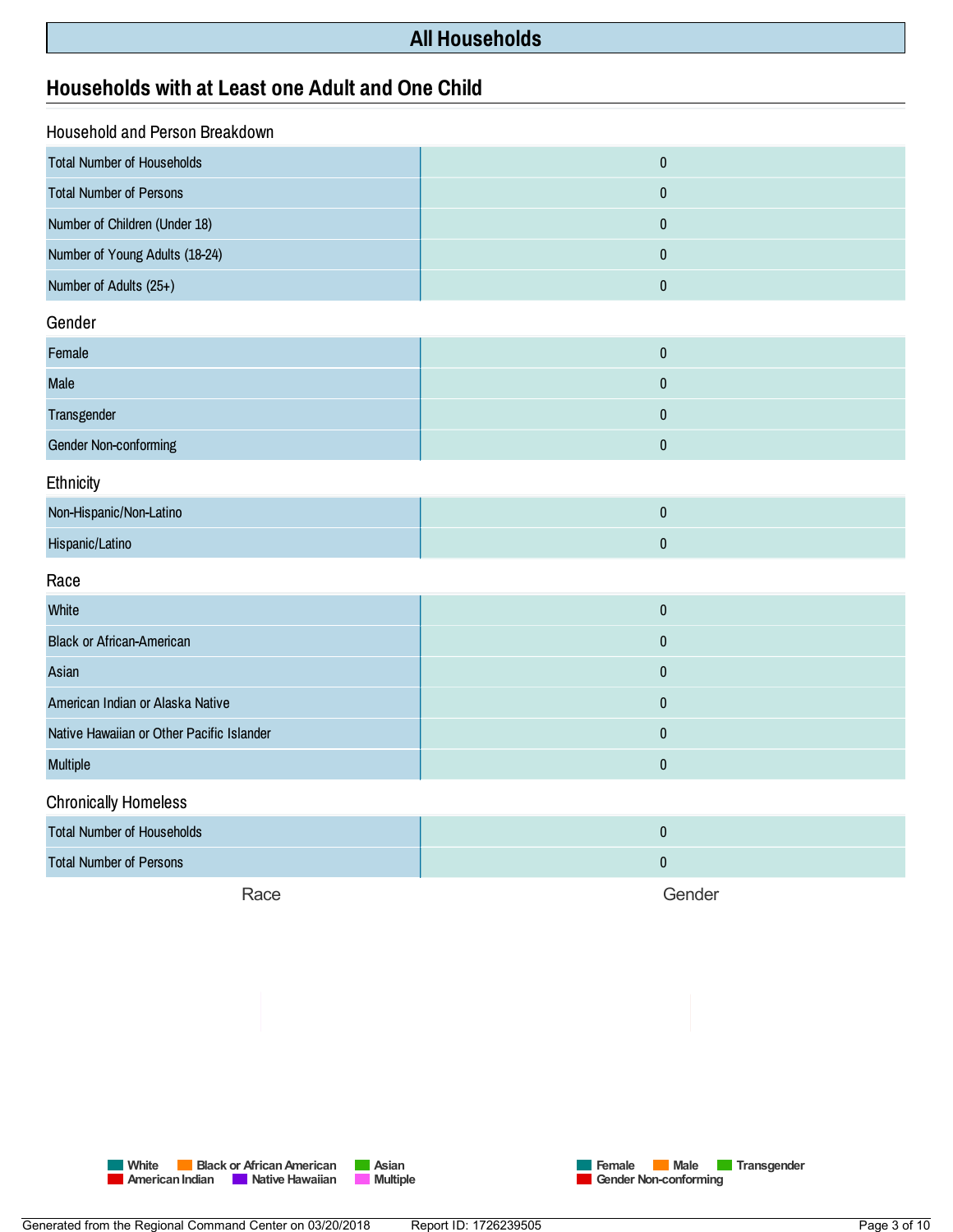## **Households without Children**

| Household and Person Breakdown            |             |  |
|-------------------------------------------|-------------|--|
| <b>Total Number of Households</b>         | 142         |  |
| <b>Total Number of Persons</b>            | 144         |  |
| Number of Young Adults (18-24)            | $\bf 8$     |  |
| Number of Adults (25+)                    | 136         |  |
| Gender                                    |             |  |
| Female                                    | 48          |  |
| Male                                      | 96          |  |
| Transgender                               | $\pmb{0}$   |  |
| <b>Gender Non-conforming</b>              | $\pmb{0}$   |  |
| Ethnicity                                 |             |  |
| Non-Hispanic/Non-Latino                   | 129         |  |
| Hispanic/Latino                           | $10\,$      |  |
| Race                                      |             |  |
| White                                     | 86          |  |
| <b>Black or African-American</b>          | 44          |  |
| Asian                                     | $\mathbf 1$ |  |
| American Indian or Alaska Native          | $\sqrt{2}$  |  |
| Native Hawaiian or Other Pacific Islander | $\pmb{0}$   |  |
| <b>Multiple</b>                           | 8           |  |

### Chronically Homeless

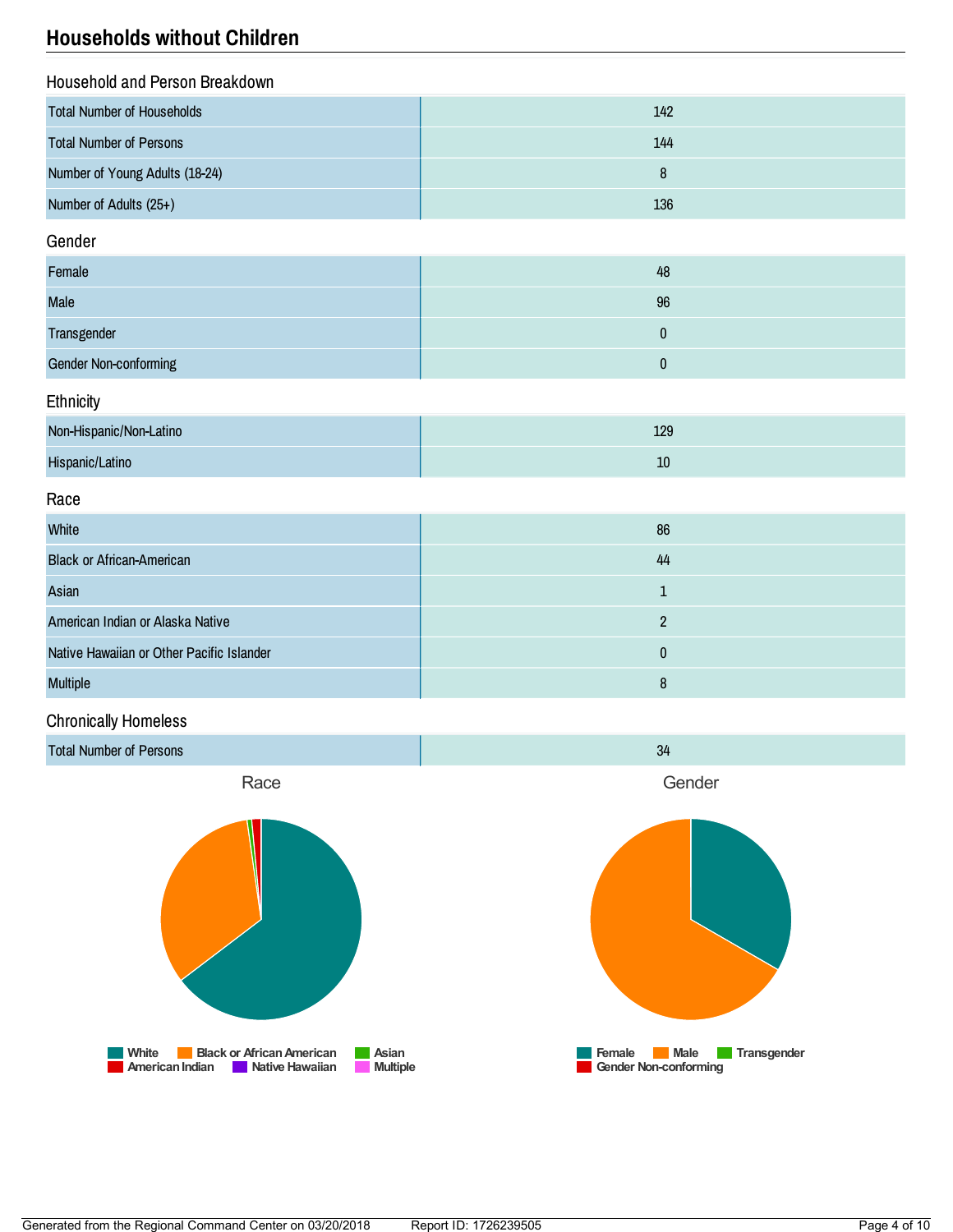## **Households with Only Children**

| Household and Person Breakdown            |           |  |
|-------------------------------------------|-----------|--|
| <b>Total Number of Households</b>         | $\pmb{0}$ |  |
| <b>Total Number of Children</b>           | $\pmb{0}$ |  |
| Gender                                    |           |  |
| Female                                    | $\pmb{0}$ |  |
| Male                                      | $\pmb{0}$ |  |
| Transgender                               | $\pmb{0}$ |  |
| Gender Non-conforming                     | $\pmb{0}$ |  |
| Ethnicity                                 |           |  |
| Non-Hispanic/Non-Latino                   | $\pmb{0}$ |  |
| Hispanic/Latino                           | $\pmb{0}$ |  |
| Race                                      |           |  |
| White                                     | $\pmb{0}$ |  |
| <b>Black or African-American</b>          | $\pmb{0}$ |  |
| Asian                                     | $\pmb{0}$ |  |
| American Indian or Alaska Native          | $\pmb{0}$ |  |
| Native Hawaiian or Other Pacific Islander | $\pmb{0}$ |  |
| Multiple                                  | $\pmb{0}$ |  |
| <b>Chronically Homeless</b>               |           |  |
| <b>Total Number of Persons</b>            | $\pmb{0}$ |  |
| Race                                      | Gender    |  |





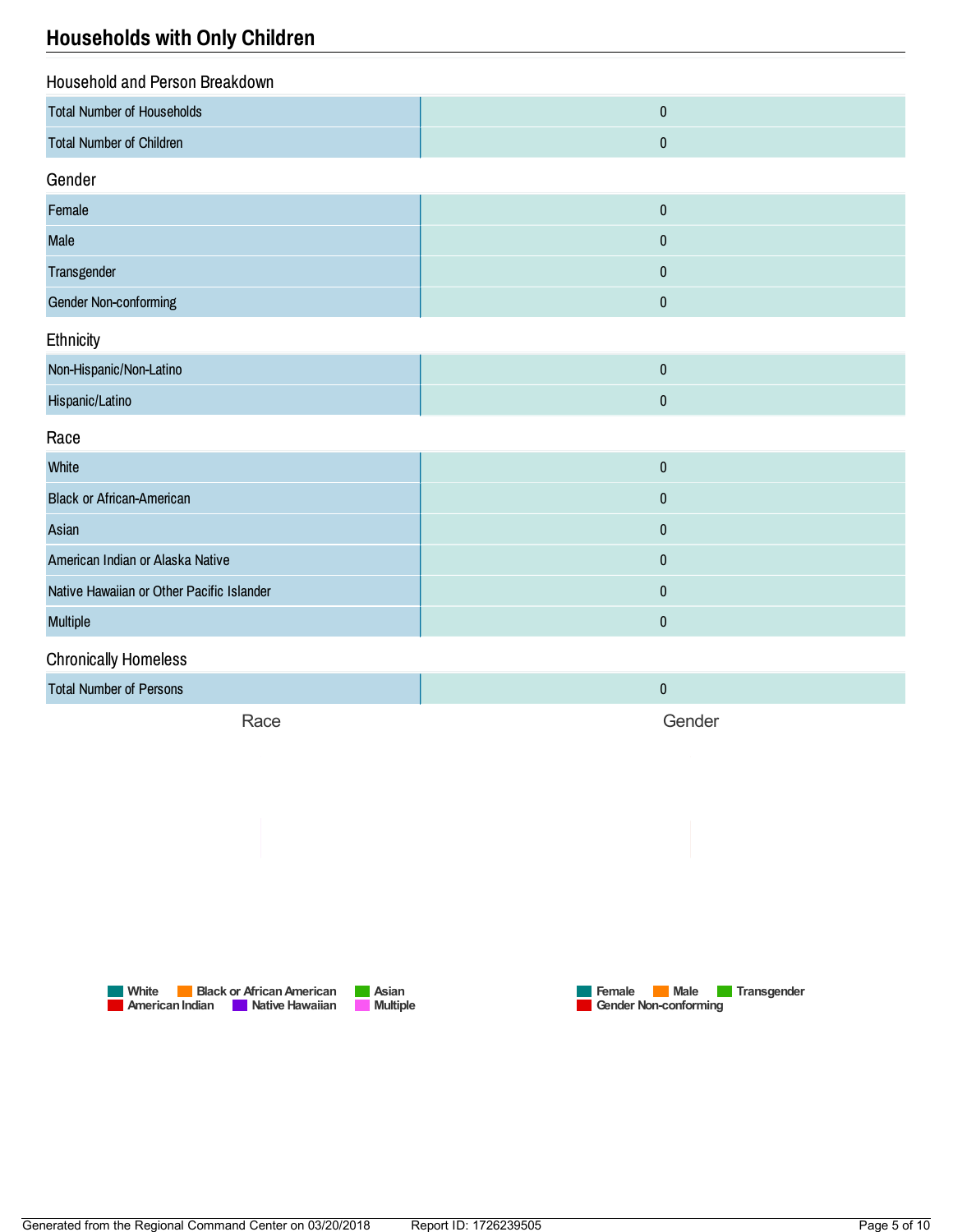### **Veteran Households**

### **Veteran Households withatLeast One Adult and One Child**

| Household and Person Breakdown            |           |  |
|-------------------------------------------|-----------|--|
| <b>Total Number of Households</b>         | $\pmb{0}$ |  |
| <b>Total Number of Persons</b>            | $\pmb{0}$ |  |
| <b>Total Number of Veterans</b>           | $\pmb{0}$ |  |
| Gender                                    |           |  |
| Female                                    | $\pmb{0}$ |  |
| Male                                      | $\pmb{0}$ |  |
| Transgender                               | $\pmb{0}$ |  |
| Gender Non-conforming                     | $\pmb{0}$ |  |
| Ethnicity                                 |           |  |
| Non-Hispanic/Non-Latino                   | $\pmb{0}$ |  |
| Hispanic/Latino                           | $\pmb{0}$ |  |
| Race                                      |           |  |
| White                                     | $\pmb{0}$ |  |
| <b>Black or African-American</b>          | $\pmb{0}$ |  |
| Asian                                     | $\pmb{0}$ |  |
| American Indian or Alaska Native          | $\pmb{0}$ |  |
| Native Hawaiian or Other Pacific Islander | $\pmb{0}$ |  |
| Multiple                                  | $\pmb{0}$ |  |
| <b>Chronically Homeless</b>               |           |  |
| <b>Total Number of Households</b>         | $\pmb{0}$ |  |
| <b>Total Number of Persons</b>            | $\pmb{0}$ |  |
|                                           |           |  |

Race

Gender



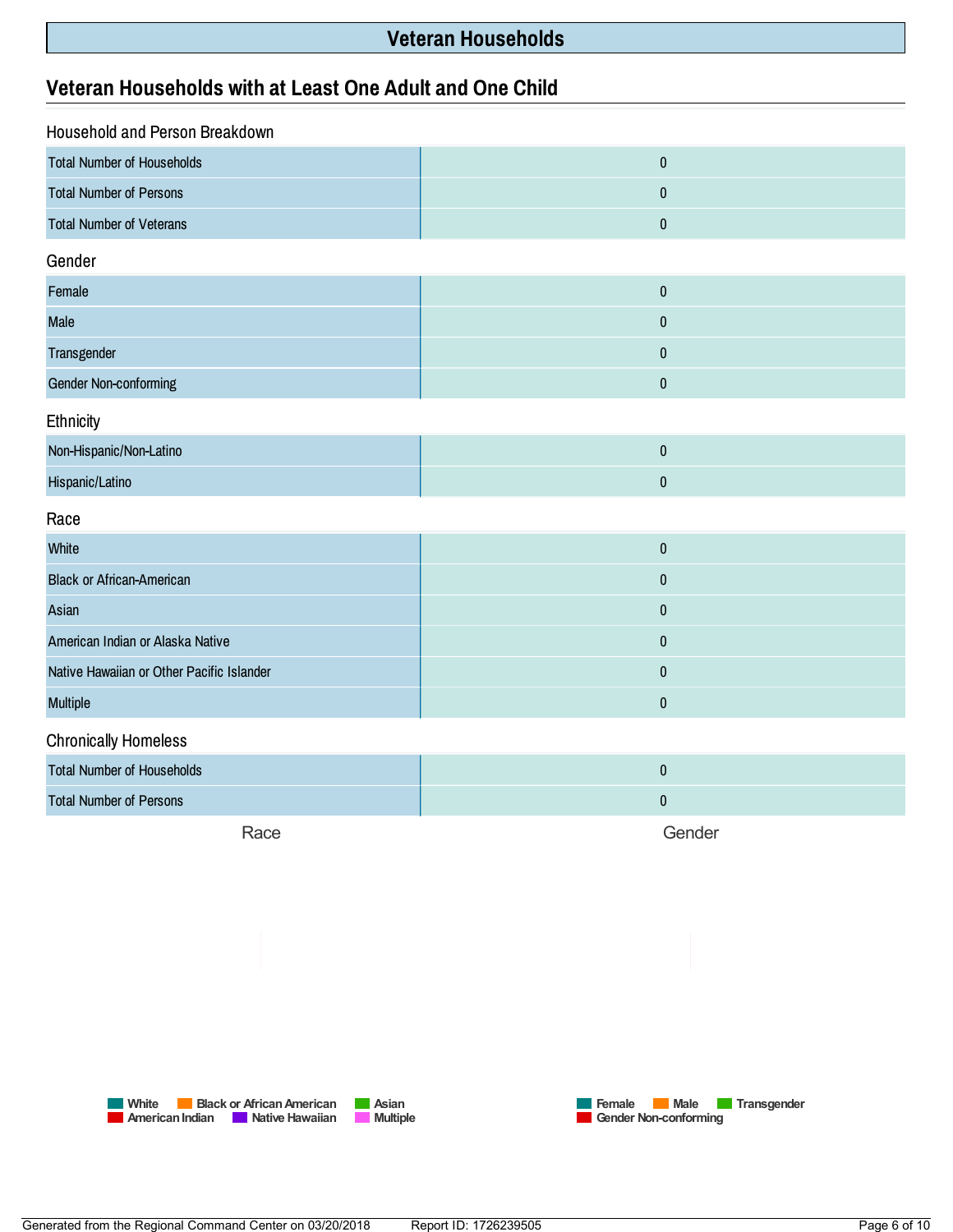### **Veteran Households without Children**

| Household and Person Breakdown    |                |  |
|-----------------------------------|----------------|--|
| <b>Total Number of Households</b> | 19             |  |
| <b>Total Number of Persons</b>    | 20             |  |
| <b>Total Number of Veterans</b>   | 19             |  |
| Gender                            |                |  |
| Female                            | $\overline{2}$ |  |
| <b>Male</b>                       | $17$           |  |
| Transgender                       | $\pmb{0}$      |  |
| <b>Gender Non-conforming</b>      | $\pmb{0}$      |  |
| Ethnicity                         |                |  |
| Non-Hispanic/Non-Latino           | $17$           |  |
| Hispanic/Latino                   | $\mathbf 1$    |  |
| Race                              |                |  |
| White                             | $11\,$         |  |
| <b>Black or African-American</b>  | $6\phantom{a}$ |  |
| Asian                             | $\pmb{0}$      |  |
|                                   |                |  |

| American Indian or Alaska Native          |  |
|-------------------------------------------|--|
| Native Hawaiian or Other Pacific Islander |  |
| <b>Multiple</b>                           |  |

#### Chronically Homeless

| <b>Total Number of Households</b> |  |
|-----------------------------------|--|
| <b>Total Number of Persons</b>    |  |

Race



Gender

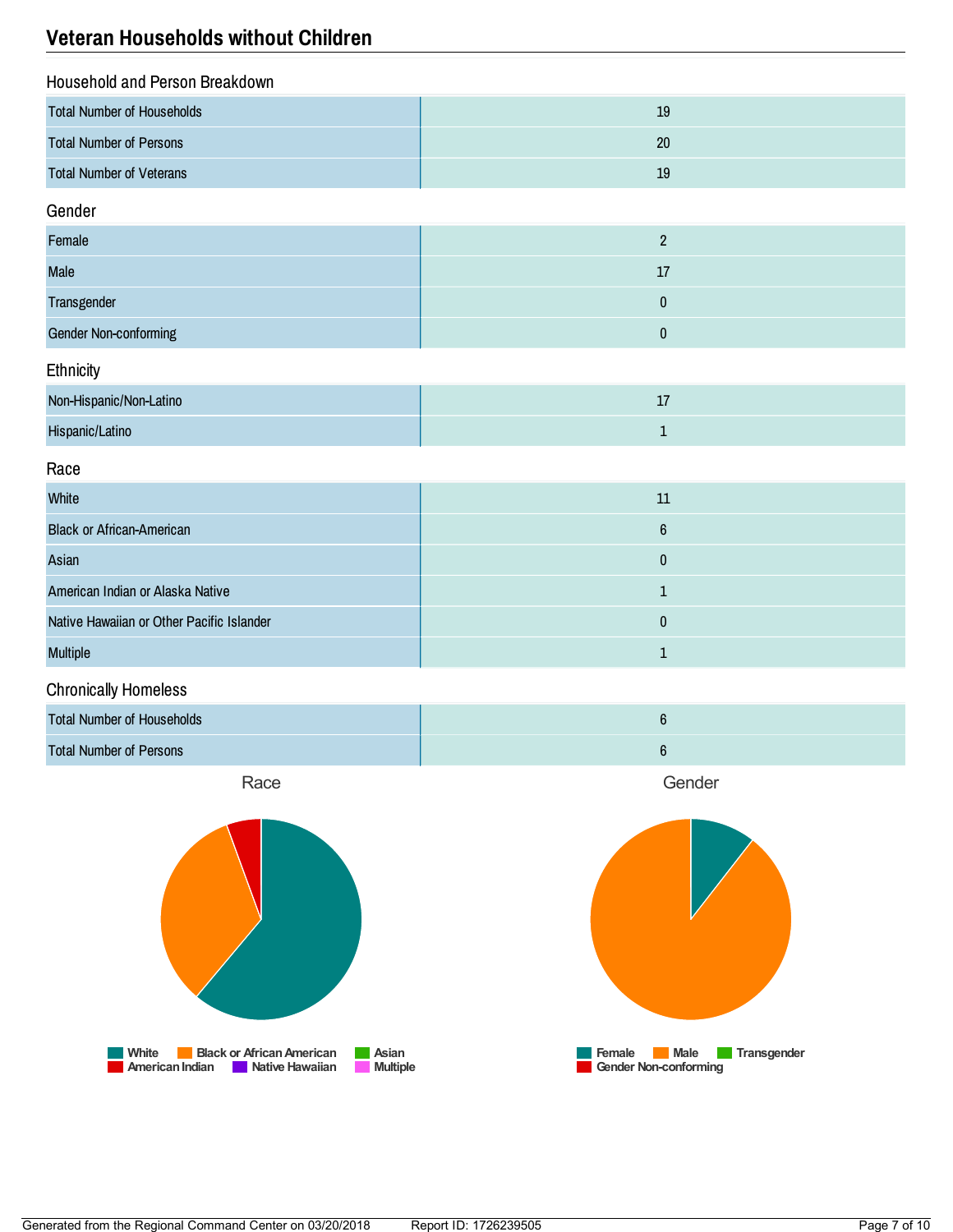# **Youth Households**

### **Unaccompanied Youth Households**

| Household and Person Breakdown                     |                  |  |
|----------------------------------------------------|------------------|--|
| Total Number of Unaccompanied Youth Households     | $\bf 8$          |  |
| Total Number of Unaccompanied Youth                | $\bf 8$          |  |
| Total Number of Unaccompanied Youth (under age 18) | $\bf{0}$         |  |
| Total Number of Unaccompanied Youth (18 to 24)     | 8                |  |
| Gender                                             |                  |  |
| Female                                             | $\mathbf{3}$     |  |
| Male                                               | $\sqrt{5}$       |  |
| Transgender                                        | $\pmb{0}$        |  |
| <b>Gender Non-conforming</b>                       | $\pmb{0}$        |  |
| Ethnicity                                          |                  |  |
| Non-Hispanic/Non-Latino                            | $\boldsymbol{6}$ |  |
| Hispanic/Latino                                    | $\mathbf{1}$     |  |
| Race                                               |                  |  |
| White                                              | $\mathbf{3}$     |  |
| <b>Black or African-American</b>                   | $\mathbf{3}$     |  |
| Asian                                              | $\bf{0}$         |  |
| American Indian or Alaska Native                   | $\mathbf 1$      |  |
| Native Hawaiian or Other Pacific Islander          | $\pmb{0}$        |  |
| <b>Multiple</b>                                    | 1                |  |

#### Chronically Homeless

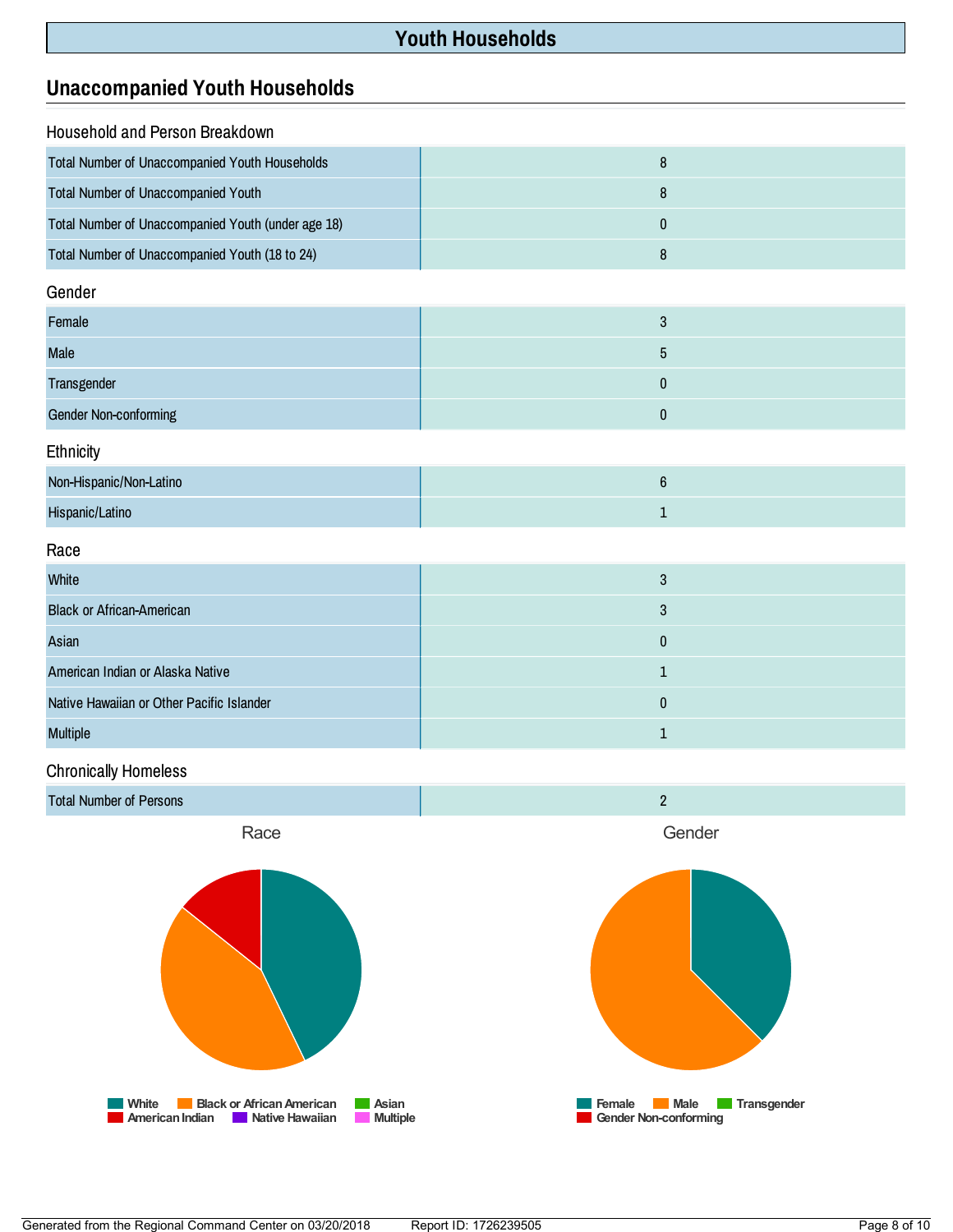# **Parenting Youth**

| Household and Person Breakdown                        |              |
|-------------------------------------------------------|--------------|
| <b>Total Number of Parenting Youth Households</b>     | $\bf{0}$     |
| Total Number of Persons in Parenting Youth Households | 0            |
| <b>Total Parenting Youth</b>                          | $\mathbf{0}$ |
| <b>Total Children in Parenting Youth Households</b>   | 0            |
| Number of Parenting Youth Under 18                    | 0            |
| Children in Households with Parenting Youth Under 18  | 0            |
| Number of Parenting Youth 18 to 24                    | $\mathbf{0}$ |
| Children in Households with Parenting Youth 18 to 24  | 0            |
| Gender                                                |              |
| <b>Eomolo</b>                                         | $\Omega$     |

| Female                |  |
|-----------------------|--|
| <b>Male</b>           |  |
| Transgender           |  |
| Gender Non-conforming |  |

### **Ethnicity**

| Non-Hispanic/Non-Latino |  |
|-------------------------|--|
| Hispanic/Latino         |  |

#### Race

| 0 |
|---|
| 0 |
| 0 |
| 0 |
| 0 |
| 0 |
|   |

#### Chronically Homeless

| <b>Total Number of Households</b> |        |
|-----------------------------------|--------|
| <b>Total Number of Persons</b>    |        |
| Race                              | Gender |

**Mite Black** or **African American Asian AmericanIndian Native Hawaiian Multiple**